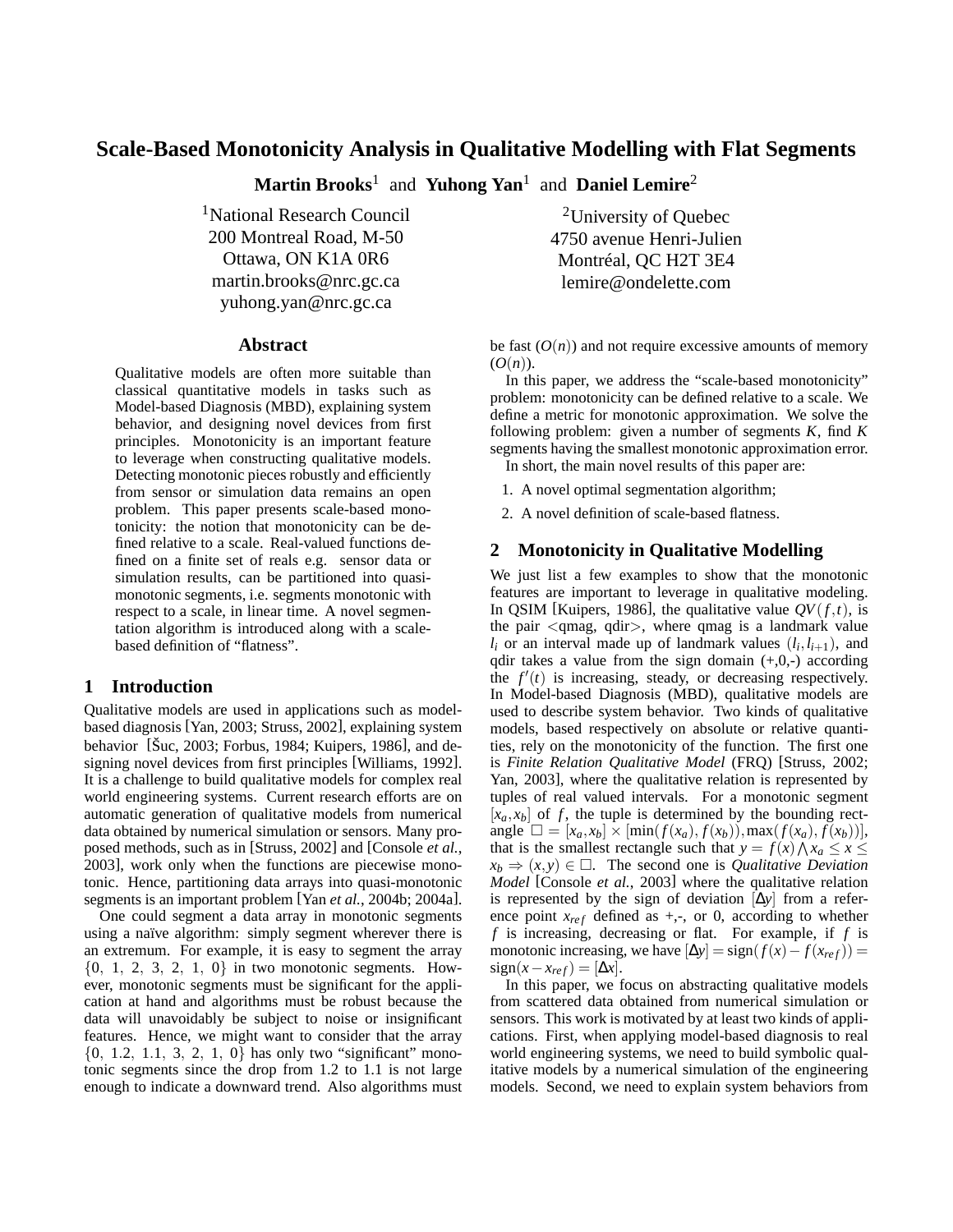sensor data. Qualitative model abstraction in this paper is defined as transforming numerical values into qualitative values and functions into qualitative constraints [Šuc and Bratko, 2001]. **Monotonicity Analysis** is defined as partitioning a finite series of real values  $x_1, x_2, \ldots, x_n$  over an interval *D* into "monotonic" segments.

Monotonicity analysis is a crucial step to abstract qualitative models from scattered data but it rises a problem. The difficulty is that when the scattered data contains noise, the monotonicity is not absolute in a neighborhood of any point. The monotonic segments need to be significant in the context of the problem. The small fluctuations caused by noise must be ignored. This requires that noise be removed by computationally efficient methods such that the number of remaining segments is dependent only on the characterization of the noise.

Linear splines is an obvious approach to solve this problem. We can use top-down, bottom-up and sliding window algorithms to approximate the data with a set of straight lines [Keogh *et al.*, 2001]. Then the same-sign slopes can be aggregated as monotonic segments. Various algorithms are derived from classic algorithms [Key *et al.*, 2000] [Hunter and McIntosh, 1999]. The downside of these methods is that there is no link between linear spline approximation error and the actual monotonicity of the data (consider  $y = e^x$ ). Hence, using linear splines, it is difficult to specify either the desired number of monotonic segments or some "monotonicity error" threshold. In addition, linear fitting algorithms are relatively expensive.

Inductive learning is used in [Šuc and Bratko, 2001] to automatically construct qualitative models from quantitative examples. The induced qualitative model is a binary tree, called a qualitative tree, which contains internal nodes (called splits) and qualitatively constrained functions at the leaves. A qualitative constrained function takes the form  $M^{s_1,...,s_m} : \mathbb{R}^m \mapsto \mathbb{R}$ ,  $s_i \in \{+, -\}$  and represents a function with *m* real-valued attributes strictly monotone increasing with respect to the *i*-th attribute if  $s_i = +$ , or strictly monotone decreasing if  $s_i = -$ . For example,  $f = M^{+,-}(x, y)$  means *f* is increasing when *x* is increasing, and decreasing when *y* is increasing. A split is a partition of a variable. The unsupervised learning algorithm eq-QUIN determines the landmarks for the splits. The training data set is all possible pairs of data points. eq-QUIN checks the best split against all possible hypotheses. Its complexity is  $O(n^2 2^m)$ . QUIN is a more efficient algorithm that uses greedy search. Its complexity is  $O(n^2m^2)$ . We do not address multidimensional data in this paper.

### **3 Monotonicity Error**

In this section, we define a measure of monotonicity. Suppose we are given a set of *n* ordered samples noted *F* :  $D = \{x_1, \ldots, x_n\} \subset \mathbb{R} \to \mathbb{R}$  with real values  $F(x_1), \ldots, F(x_n)$ and  $x_1 < x_2 < \ldots < x_n$ . We define,  $F|_{[a,b]}$  as the restriction of *F* over  $D \cap [a, b]$ . We seek the best monotonic (increasing or decreasing) function  $f : \mathbb{R} \to \mathbb{R}$  approximating *F*. Let  $\Omega$ <sub>↑</sub> (resp.  $\Omega$ <sub>)</sub>) be the set of all monotonic increasing (resp. decreasing) functions. The **Optimal Monotonic Approximation Function Error (OMAFE)** of *F* is given by  $\min_{f \in \Omega} \max_{x \in D} |f - F|$  where  $\Omega$  is either  $\Omega_{\uparrow}$  or  $\Omega_{\downarrow}$ . Sign + or - is associated to  $\Omega_{\uparrow}$  or  $\Omega_{\downarrow}$ .

The segmentation of a set  $D$  is a sequence  $S =$  $X_1, \ldots, X_m$  of closed intervals (called "**segments**") in *D* with  $[\min D, \max D] = \bigcup_i X_i$  such that  $\max X_i = \min X_{i+1}$  and  $X_i \cap$  $X_i = \emptyset$  for  $j \neq i, i + 1, i - 1$ . Alternatively, we can define a segmentation from the set of points  $X_i \cap X_{i+1} = \{y_i\}$ . Given  $F: \{x_1, \ldots, x_n\} \to \mathbb{R}$  and a segmentation  $\{X_i\}$ , the Optimal Piecewise Monotonic Approximation Function Error (OP-MAFE) of the segmentation is given by  $\max_i \text{OMAFE}(F|x_i)$ where the directions of the segments  $X_i$  are alternating and such that the direction of the first segment is chosen so as to minimize the OPMAFE.

Solving for a best monotonic function can be done as follows. If we seek the best monotonic increasing function, we first define  $\overline{f}_\uparrow(x) = \max\{F(y) : y \leq x\}$  (the maximum of all previous values) and  $\underline{f}_\uparrow(x) = \min\{F(y) : y \ge x\}$  (the minimum of all values to come). If we seek the best monotonic decreasing function, we define  $\overline{f}_\downarrow(x) = \max\{F(y) : y \ge x\}$ (the maximum of all values to come) and  $\underline{f}_{\downarrow}(x) = \min\{F(y) :$  $y \leq x$  (the minimum of all previous values). These functions which can be computed in linear time are all we need to solve for the best approximation function as shown by the next theorem which is a well-known result [Brooks, 1994; Ubhaya, 1974].

**Theorem 1.** *Given*  $F: D = \{x_1, \ldots, x_n\} \rightarrow \mathbb{R}$ , *a best monotonic increasing approximation function to F is given by*  $f_{\uparrow} = \frac{\overline{f}_{\uparrow} + f_{\uparrow}}{2}$  and a best monotonic decreasing approxima*tion function is given by*  $f_{\downarrow} = \frac{\overline{f}_{\downarrow} + f_{\downarrow}}{2}$ *. The corresponding error* (*OMAFE*) is given by  $\max_{x \in D} \frac{|\overline{f}_\uparrow(x) - \underline{f}_\uparrow(x)|}{2}$ 2 *(monotonic in* $c$ *reasing*) *or*  $\max_{x \in D} \frac{|\overline{f}_{\downarrow}(x) - \underline{f}_{\downarrow}(x)|}{2}$  $\frac{2}{2}$  (*monotonic decreasing*).

The implementation of the algorithm suggested by the theorem is straight-forward. Given a segmentation, we can compute the OPMAFE in  $O(n)$  time using at most two passes. The functions  $f_{\uparrow}$  and  $f_{\downarrow}$  are sometimes called the standard optimal monotone functions as the solution is not unique in general.

# **4 Scale-Based Monotonicity**

We present the notion of scale-based monotonicity. The intuition is that the fluctuations within a certain scale can be ignored.

Given an ordered set of real values  $D = \{x_1, x_2, \ldots, x_n\}$ , consider  $F: D = \{x_1, x_2, \ldots, x_n\} \mapsto \mathbb{R}$ . Given some tolerance value  $\delta > 0$ , we could say that the data points are *not going down* or are *upward monotone*, if consecutive measures do not go down by more than  $\delta$ , that is, are such that  $F(x_i) - F(x_{i+1}) < \delta$ . However, this definition is not very useful because measures can repeatedly go down and thus the end value can be substantially lower than the start value. A more useful definition of *upward monotonicity* would be to require that we cannot find two values  $x_i$  and  $x_j$  ( $x_i < x_j$ ) such that *F*(*x*<sub>*i*</sub>) is lower than *F*(*x*<sub>*i*</sub>) by  $\delta$  (i.e. *F*(*x*<sub>*i*</sub>) − *F*(*x*<sub>*i*</sub>) <  $\delta$ ). This definition is more useful because in the worst case, the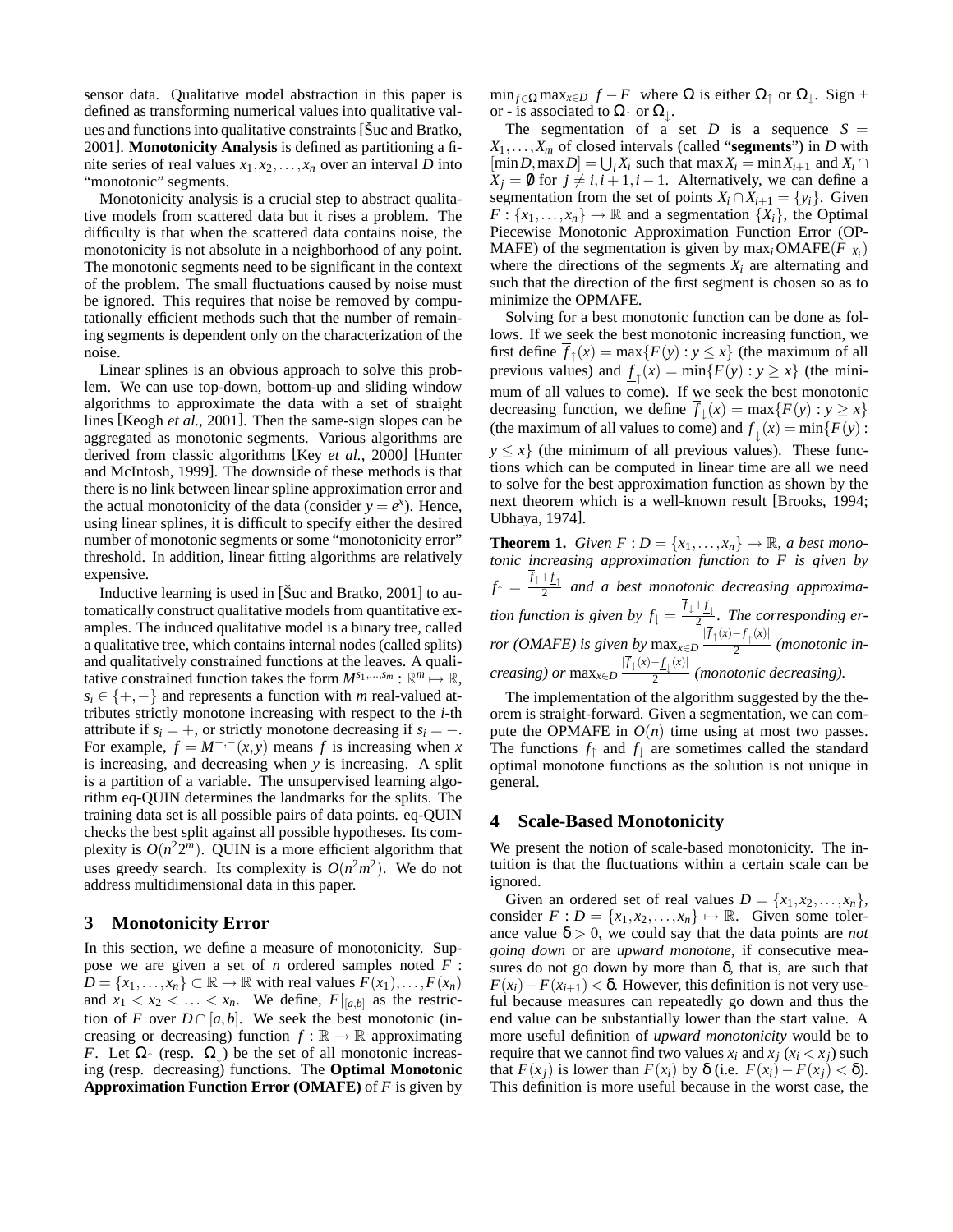

Figure 1: A δ-pair.

last measure will be only  $\delta$  smaller than the first measure. However, we are still not guaranteed that the data does in fact increase at any point. Hence, we add the constraint that we can find at least two data points  $x_k < x_l$  such that  $F(x_l)$  is greater than  $F(x_k)$  by at least  $\delta(F(x_l) - F(x_k) \ge \delta)$ .

To summarize, given some value  $\delta > 0$ , we say that a sequence of measures is *upward* δ*-monotone* if no two successive measures decrease by as much as  $\delta$ , and at least one pair of successive measures increases by at least δ. Similarly, we say that a set of measures is *downward* δ*-monotone* if no two successive measures increase by as much as  $\delta$ , and at least two measures decrease by at least δ.

This generalized definition of monotonicity was introduced in [Brooks, 1994] using δ-pairs (see Fig. 1):

#### **Definition 1.**

- $\bullet$  *x* < *y* ∈ *D* is a **δ**-pair (or a pair of scale **δ**) for *F* if  $|F(y) |F(x)| \geq \delta$  *and for all*  $z \in D$ ,  $x < z < y$  *implies*  $|F(z) |F(x)| < \delta$  *and*  $|F(y) - F(z)| < \delta$ .
- *A* δ*-pair's direction is increasing or decreasing according to whether*  $F(y) > F(x)$  *or*  $F(y) < F(x)$ *.*

Notice that pairs of scale  $\delta$  having opposite directions cannot overlap but they may share an endpoint. Pairs of scale  $\delta$ of the same direction may overlap, but may not be nested for a certain δ.

We can define δ-monotonicity as follows:

**Definition 2.** *Let X be an interval, F is* δ*-monotone on X if all* δ*-pairs in X have the same direction; F is strictly* δ*monotonic when there exists at least one such* δ*-pair. In this case:*

- *F is* δ*-increasing on X if X contains an increasing* δ*pair.*
- *F is* δ*-decreasing on X if X contains a decreasing* δ*-pair.*

*We say that a pair is significant at scale* δ *if it is of scale* δ 0 *for*  $\delta' \geq \delta$ .

In the next section, we discuss how to partition the data set into monotonic segments.

# **5 A Scale-Based Algorithm for Quasi-Monotonic Segmentation**

Suppose that *D* is a finite set of reals having at least two elements. *F* is a real-valued function on *D*, i.e.,  $F : D \to R$ .

We begin by defining a segmentation at scale  $\delta$  or a δsegmentation.

**Definition 3.** *Let*  $S = X_1, \ldots, X_n$  *be a segmentation of D, and* let  $\delta > 0$ , then S is a  $\delta$ -segmentation of F when all the fol*lowing conditions hold.*

- *Each X<sup>i</sup> is* δ*-monotone.*
- *Each*  $X_i$  *for*  $i \neq 1$ *,n* is strictly  $\delta$ *-monotone.*
- *At least one X<sup>i</sup> is strictly* δ*-monotone.*
- *Adjacent strictly* δ*-monotone segments have opposite directions.*
- *For each strictly*  $\delta$ *-monotone*  $X_i$ *, and for all*  $x \in X_i$ *,*  $F(x)$ *lies in the closed interval bounded by F*(min*Xi*) *and*  $F$ (max $X_i$ ).
- When  $X_1$  *is not strictly*  $\delta$ -monotone, then for all  $x \in$  $X_1$  − max $X_1$ *, F(x) lies in the open interval bounded by*  $F(\min X_2)$  *and*  $F(\max X_2)$ *; and when*  $X_n$  *is not strictly*  $\delta$ *-monotone, then for all*  $x \in X_n - \min X_n$ ,  $F(x)$ *lies in the open interval bounded by F*(min*Xn*−1) *and F*(max*Xn*−1)*.*

*Each X<sup>i</sup> is called a* δ*-segment of S. When strictly* δ*-monotone, Xi is a proper* δ*-segment; when not strictly* δ*-monotone, X*<sup>1</sup> *or X<sup>n</sup> is an improper* δ*-segment. For strictly* δ*-monotone X<sup>i</sup> ,* min*X<sup>i</sup> and* max*X<sup>i</sup> are* δ*-extrema.*

As the following theorems show, all  $\delta$ -segmentations are "equivalent" and the monotonic approximation error (OP-MAFE) is known precisely.

**Theorem 2.** Let  $\delta > 0$ . Let  $S_1$  and  $S_2$  be  $\delta$ -segmentations of *F*; then  $|S_1| = |S_2|$ *. Furthermore, the first*  $\delta$ -segments of  $S_1$ *and S*<sup>2</sup> *are both either proper or improper, and similarly for the last* δ*-segments.*

**Theorem 3.** *Let*  $\delta > 0$ *. Let S be any*  $\delta$ -*segmentation of F*; *then the monotonic approximation error (OPMAFE)*  $\leq \delta/2$ *.* 

Now we want to compute a δ-segmentation given *F*. There are two approaches depending on the application one has in mind. The first one is to choose  $\delta$  and then solve for the segments [Brooks, 1994], when the magnitude of noise is known. When one doesn't know how to choose δ, the second approach is to set the maximal number of segments *K*, especially when one knows the shape of the function. We focus on this second approach. We begin by labelling the extrema with a corresponding scale  $\Delta(x)$ .

**Definition 4.** *Let*  $x \in D$  *be a local extremum of F. x's deltascale*  $\Delta(x)$  *is the largest*  $\delta > 0$  *such that there exists a* δ*segmentation having x as a* δ*-extremum.*

It is immediate from the definition that if  $\delta > \Delta(x)$ , then *x* can't be a δ-extremum, but also that if *x* is a δ-extremum, then  $\Delta(x) \geq \delta$ . This is stated in the following proposition.

**Proposition 1.** *Let*  $\delta > 0$ *, and let*  $S = X_1, \ldots, X_n$  *be a*  $\delta$ *segmentation of F. Then*  $\Delta(x) \geq \delta$  *for every*  $\delta$ -*extremum, x, of S.*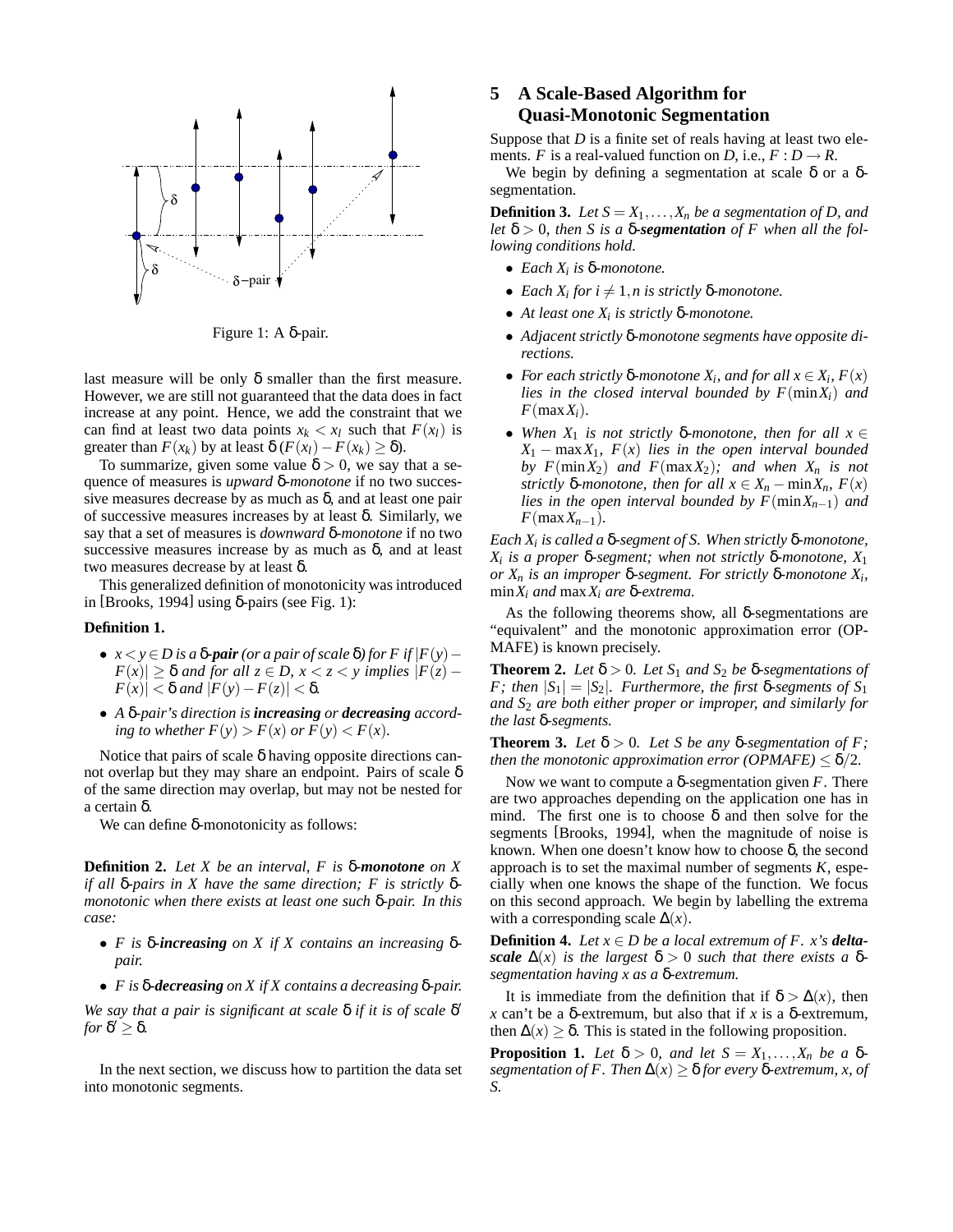We observe that there must be a smallest  $\delta$  such that the cardinality of  $X_{\delta} = \{x | \Delta(x) \ge \delta\}$  is at most *K*. However the set  $X_{\delta}$  might contain repeated maxima or repeated minima and those might be removed before the set  $X_{\delta}$  can define a δ-segmentation. This is stated in the next theorem.

**Theorem 4.** *Let*  $\delta > 0$  *and consider the set of extrema*  $X_{\delta} =$  ${x \mid \Delta(x) \geq \delta}$  *of F as an ordered set. Each extremum in*  $X_{\delta}$ *is either a maximum or a minimum, and a sequence of two* minima or two maxima is possible. Consider a subset  $X_{\delta}^{'}$   $\subset$   $X_{\delta}$ *such that*

- *it has no repeated maxima or minima;*
- *there is no superset*  $X_8''$  *of*  $X_8'$  *in*  $X_8$  *without repeated extrema;*

*then there exists a*  $\delta$ -*segmentation S of F such that*  $X'_{\delta}$  *is exactly the set of* δ*-extrema of S.*

In order to compute  $\Delta(x)$  for all extrema *x*, it is useful to introduce the following definitions.

**Definition 5.** *Opposite-sense extrema*  $x < z \in X \subset D$  are an *extremal pair for X if for all*  $y \in X$ ,  $x < y < z$  *implies*  $F(y)$ *lies in the closed interval defined by*  $F(x)$  *and*  $F(z)$ *. The extremal pair has an extent*  $[F(x), F(z)]$  *or*  $[F(z), F(x)]$  *and increasing or decreasing direction according to*  $F(x) < F(z)$ *or*  $F(x) > F(z)$ *. An extremal pair is maximal for X when no other extremal pair in X has larger extent. Similarly, an extremal pair is a maximal increasing (decreasing) when no increasing (decreasing) extremal pair has larger extent.*

Intuitively, a maximal extremal pair forms the largest decreasing (increasing) segment inside a larger increasing (decreasing) segment *X*.

**Definition 6.** *We recursively define ordinary and special intervals: D is an ordinary interval. When I is an ordinary interval, then an interval*  $J \subset I$  *is special when J's endpoints constitute a maximal extremal pair in I; in this case J has direction inherited directly from its endpoints. Recursively, if J* is special and interval  $J^{\prime} \subsetneq J$  has endpoints constituting a *maximal extremal pair in J of direction opposite to that of J, then J'* is special. Let  $J_i$ ,  $i = 1...n$  be all special intervals in *an ordinary or special interval X. Choose any nonempty subset of the collection* {*Ji*}*, and let S be the segmentation of X defined by the endpoints of the special intervals in the subset. Then any segment*  $I \in S$  *that does not contain any of the*  $J_i$  *is an ordinary interval.*

One can see that the special intervals are nested. The endpoints *x*,*z* of the special intervals have  $\Delta(x) = \Delta(z)$  $|F(x) - F(z)|$ . We can call them "twins" due to the same  $\Delta(x)$ value. The ordinary intervals are not nested. The endpoints of the ordinary intervals have different ∆(*x*). We call each of them "singleton".

If there are several extrema having an equal value, the way to choose the endpoints to constitute a maximal extremal pair is not unique. Therefore, there are different sets of special intervals. They are equivalent. For simplicity, we do not consider the case of equal valued extrema in Algorithm 1 and Algorithm 2. Instead, we explain how to deal with it verbally after introducing the algorithms.

Algorithm 1 computes  $\Delta(x)$  for every extremum  $x \in D$ . The input to Algorithm 1 is a list of extrema - i.e. the extrema data points in the data array.

**Algorithm 1** This algorithm labels the extrema in linear time (as in Definition 4).

**INPUT**: data - a list of the successive extremal values of F, alternating between maximum and minimum. Each element is an "extremum record", having three fields: value, sense, and index. Index identifies the data point, value gives F's value at that data point, and sense indicates whether the extremum is a maximum or minimum.

**OUTPUT**: a list of "scale records". Each scale record has two fields: scale and extrema\_list. Extrema\_list comprises either one or two extremum records. The semantics of a scale record is that the indicated extrema have the indicated scale as delta-scale.

**Notes about the algorithm**: 1) Lists are accessed by element numbers; e.g. data(2) is the second element of data. 2) Lists are manipulated with functions Push and Pop. Push( thing, list) adds thing to list, resulting in thing being the first element of list. Pop(list) removes the first element of list, and returns this first element as the value of the function call. 3) *MakeList*(item<sup>1..\*</sup>) pushes the items into a list generated, starting from the first item. 4) *MakeScaleRecord* creates a scale record.

| LET extrema $=$ empty list                                       |
|------------------------------------------------------------------|
| LET scales $=$ empty list                                        |
| Push(Pop(data), extrema)                                         |
| Push(Pop(data), extrema)                                         |
| <b>for</b> next extremum IN data <b>do</b>                       |
| while Length(extrema) > 1 AND { {sense.next_extremum =           |
| "maximum" AND value.next_extremum > value.extrema(2) }           |
| OR {sense.next_extremum = "minimum" AND                          |
| value.next_extremum < value.extrema(2) } $\{ do$                 |
| Push(MakeScaleRecord(   value.extrema(1) -                       |
| value.extrema $(2)$ , MakeList(extrema $(2)$ , extrema $(1)$ )), |
| scales)                                                          |
| Pop(extrema)                                                     |
| Pop(extrema)                                                     |
| <b>if</b> Length( extrema ) = 0 <b>then</b>                      |
| Push(Pop(extrema_list.scales(1)), extrema)                       |
| Push(next_extremum, extrema)                                     |
| <b>while</b> Length(extrema) $> 1$ do                            |
| Push(MakeScaleRecord (  value.extrema(1) -                       |
| value.extrema $(2)$  , MakeList $(extrema(1))$ , scales)         |
| Pop(extrema)                                                     |
| Push ( $extrema(1)$ , extrema list.scales $(1)$ )                |
| <b>RETURN</b> scales                                             |

The principle of Algorithm 1 is as follows: the *while* loop inside the *for* loop detects the special interval and labels the both endpoints with the difference of their values. But if the extrema list is empty after this labelling, which means that the top item in the list needs to be checked against the coming data, this top item is popped back to extrema in the *if* following the above *while*. Then the next extremum is pushed into the extrema list for the next *for* loops. The *while* outside the *for* loop determines the  $\delta$  for the ordinary intervals. The last *push* states that the last extremum in the extrema list has the same scale as the one just popped into scale. Actually the endpoints of the biggest ordinary interval are always the last two pushed into scale record list and their scales are identical.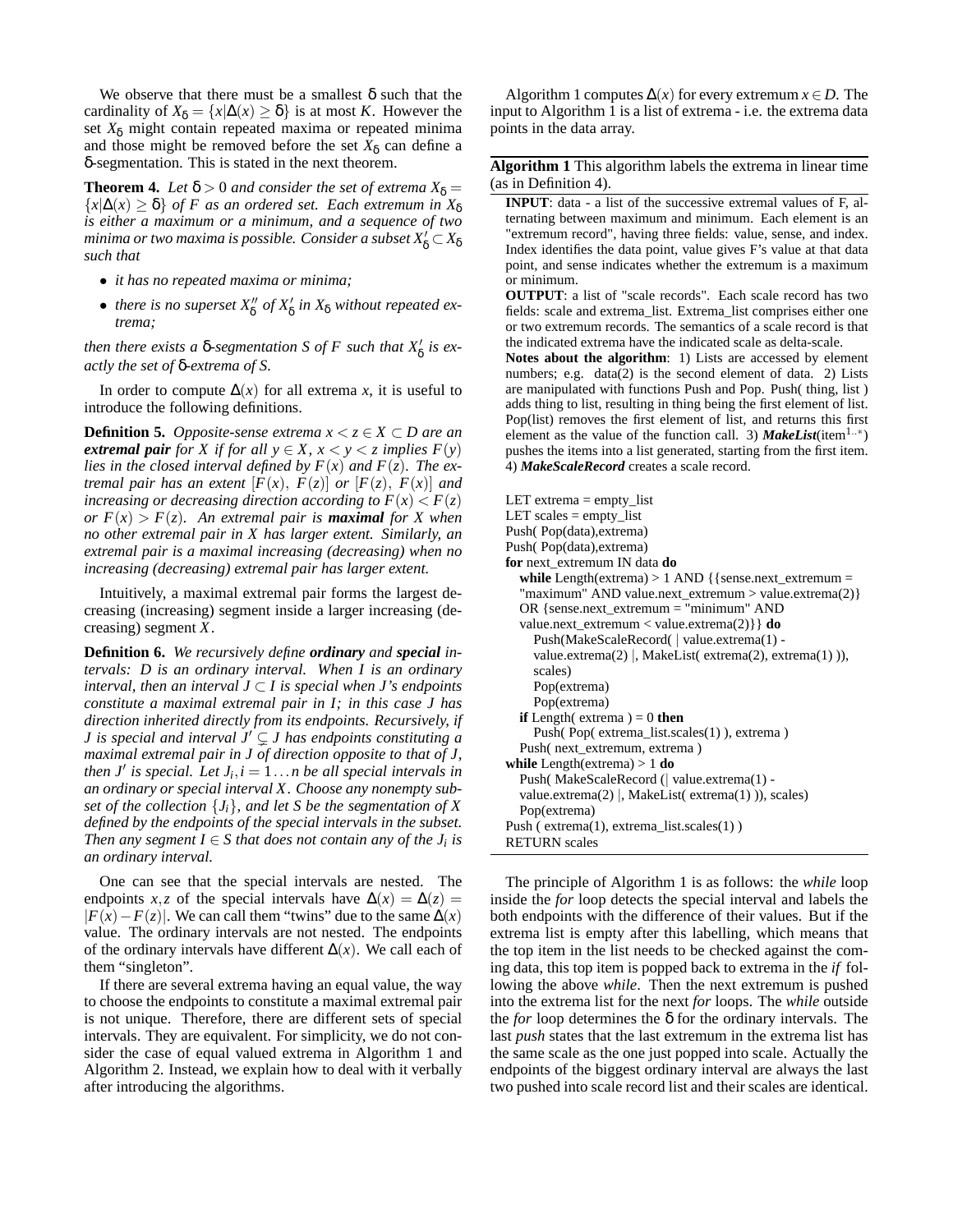If one desires no more than *K* segments, it is a simple matter of picking  $\delta$  as small as possible so that you have no more than *K* + 1 significant extrema ( $\Delta(x) \geq \delta$ ) together with the first and last extrema (indexes 0 and  $n - 1$ ). Algorithm 2 shows how once the labelling is complete, one can compute the segmentation in time  $O(nK \log K)$  which we consider to be linear time when  $K$  is small compared to  $n$ . It also uses a fixed amount of memory  $(O(K))$ . The principle of Algorithm 2 is to select the  $K + 1$  data points to be the endpoints of *K* segments. Since the endpoints of *D* are by default, the remaining endpoints come from the largest δ-extrema. The *for* is to select the largest δ-extrema. As in Algorithm 1, we know that the labels are either "twins" or "singleton". Thus in the *for* loop, a maximum of  $K + 2$  data points are chosen. Then, after the first *if* outside *for*, the smallest δ-extrema are removed to reduce the total endpoints to at most  $K + 1$ . The rest of the code checks whether the first and the last endpoints of *D* are included. If not, the smallest δ-extrema will be removed in favor of the first and the last endpoints. The number of segments can be less than *K* since several extrema can take the same δ value and can be removed together.

**Algorithm 2** Given a labelling algorithm (see Algorithm 1), this algorithm returns an optimal segmentation using at most *K* segments. It is assumed that there are at least  $K+1$  extrema to begin with.

| <b>INPUT:</b> an array d containing the values indexed from 0 to $n - 1$                 |
|------------------------------------------------------------------------------------------|
| <b>INPUT:</b> $K$ a bound on the number of segments desired                              |
| <b>OUTPUT:</b> segmentation points as per Theorem 4 and Proposi-                         |
| tion 1                                                                                   |
| $L \leftarrow$ empty array (capacity $K + 3$ )                                           |
| for $e$ is index of an extremum in $d$ having scale $\delta$ , $e$ are visited in        |
| increasing order <b>do</b>                                                               |
| insert $(e, \delta)$ in L so that L is sorted by scale in decreasing order               |
| (sort on $\delta$ ) using binary search                                                  |
| <b>if</b> length( $L$ ) = $K + 3$ then                                                   |
| pop last( $L$ )                                                                          |
| <b>if</b> length(L) > K+1 <b>then</b>                                                    |
| remove all elements of L having the scale of last( $L$ ).                                |
| <b>if</b> indexes $\{0, n-1\} \not\subset L$ then                                        |
| if (index $0 \in L$ OR index $n - 1 \in L$ ) AND length(L) = K+1                         |
| then                                                                                     |
| remove all elements of $L$ having the scale of last( $L$ ).                              |
| <b>if</b> (index $0 \notin L$ AND index $n-1 \notin L$ ) AND length( $L$ ) $\geq K$ then |
| remove all elements of L having the scale of last( $L$ ).                                |
| <b>RETURN:</b> the indexes in L adding 0 and/or $n-1$ when not al-                       |
| ready present                                                                            |
|                                                                                          |

Algorithms 1 and 2 assume that no two extrema can have the same value. In case of equal valued extrema, we can modify these algorithms without increasing their complexity. In Algorithm 1, we can generalize ScaleRecord so that entries in the extrema\_list field can also be lists of extrema of the same value. Then in the *while* loop, we can put the extrema of the same value into the corresponding list. For Algorithm 2, we just need to remember that whenever removing a middle point between two equal valued extrema, the two equal valued extrema have to be treated as one extrema to avoid having two adjacent minima or maxima.



Figure 2: Input flow of tank A (left) and level of tank B (right) with added white noise.

# **6 Scale-Based Flatness**

For applications, it is important to be able to find "flat" segments robustly in a data set. We propose the following definition:

**Definition 7.** *Given* δ > 0*, consider a* δ*-monotonic segment in a* δ*-segmentation, an interval I in this segment is* δ*-flat if the standard optimal monotonic approximating function (as defined in Theorem 1) is constant over I.*

Because we can compute the standard optimal monotonic approximating function in  $O(n)$  time, we can find flat segments in  $O(n)$  time.

The next proposition addresses the flat segments in different δ-segmentations. The first point is derived from the fact that when the  $\delta$  increases, the new segments are always the result of mergers of the previous segments. Hence, the segments at a small δ are always subsets of the segments at a larger δ. The second point says that the old flat segments will still be flat in the merged segment.

**Proposition 2.** Let *S* be a δ-segmentation and let *S'* be a δ'*segmentation for*  $\delta' > \delta$ , then *I*) any  $\delta$ -segment *X*  $\in$  *S* is a  $subset of some \delta'$ -segment  $X' \in S'$ , 2) for any  $\delta$ -flat interval *I*  $in X$ , *I* is also  $\delta'$ -flat in  $X'$ .

# **7 Experimental Results**

### **7.1 Cascade Tank Sample Data**

As a source of synthetic data, we consider a system which consists of two cascade tanks A and B. Each tank has an input pipe (incoming water) and an output pipe (outgoing water). Tank A's output pipe is the input pipe of tank B. In the equations below, let A and B be the level of water for the two tanks respectively. The change of water level is proportional to the difference of the input flow and the output flow. Assume *in* is the input flow of tank A.  $f(A)$  is the out flow of tank A.  $g(B)$  is the output flow of tank B [Kuipers, 1994]. Thus, we have

$$
A' = in - f(A)
$$
  

$$
B' = f(A) - g(B)
$$

In principle,  $f(A)$  and  $g(B)$  are increasing functions. We assume  $f(A) = k_1 A$  and  $g(B) = k_2 B$ . If we variate the input flow of tank A, *in*, we can control the level of tank B. In this way, we generated some sample data and added noise to it. See Fig. 2 for the the input flow, *in*, of tank A at the left and the level of tank B at the right.